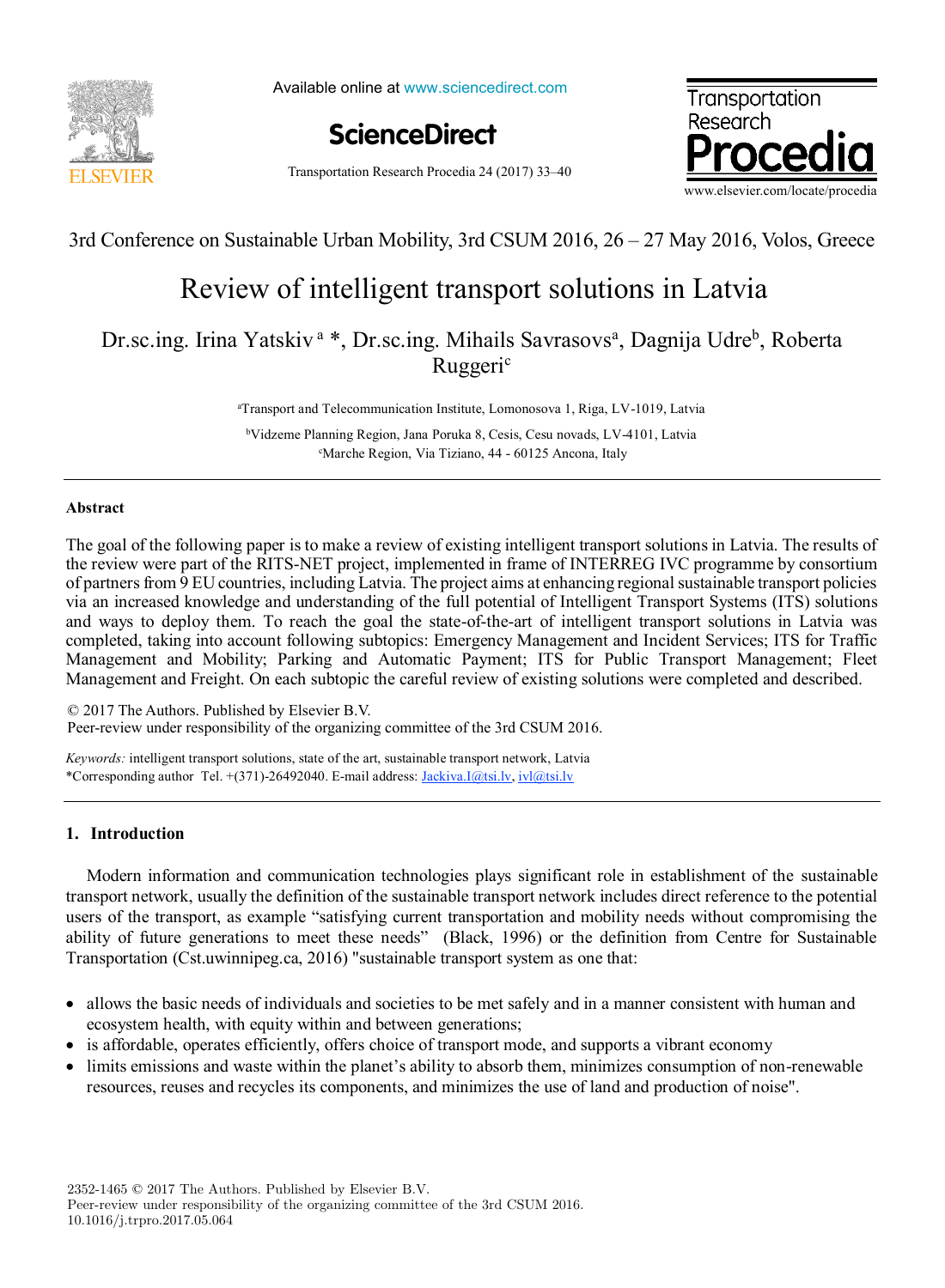The definitions mentioned above point on wide range of factors, which must be taken into account developing sustainable transport network, but in the center is a person, who is a user of the transport network. As one of the effective tools the use of information communication ICT could be declared. By using ICT the transport network become "intelligent" and more "friendly" to the end users. But implementation of ITS is an issue of different factors: financial abilities of the city/region/country, readiness of the end users to accept new solutions etc.

The paper goal is to make the review of the intelligent transport solutions in Latvia. In order to make review more detailed and structured the following declaration of ITS subareas was used: Emergency Management and Incident Services; ITS for Traffic Management and Mobility; Parking and Automatic Payment; ITS for Public Transport Management; Fleet Management and Freight. The definition of the areas was done based on experience from RITS-NET project (RITS-NET, 2016) and POLITE project (Yatskiv et al., 2013) both completed in frame of INTERREG IVC programme.

#### **2. State-of-the-art of intelligent transport solutions in Latvia**

Following section describes the review of the ITS solutions use in Latvia for different fields of activities: Emergency Management and Incident Services; ITS for Traffic Management and Mobility; Parking and Automatic Payment; ITS for Public Transport Management; Fleet Management and Freight.

#### *2.1 Emergency Management and Incident Services*

Emergency management and incident services are not well developed in Latvia from point of ITS. Two national emergency service institutions are responsible for managing an emergency and incidents: State Fire and Rescue Service and Emergency Medical Service. The structural units of both are located across all Latvia.

Latvia supports single emergency telephone line - 112. The single emergency telephone line is operating since 1997. From organization point of view: Central call station is located in Riga, additionally 4 regional call stations are operating. Single emergency telephone service receives around 5000 calls per day.

On 2011 the Minister of Transport signed the Memorandum of Understanding for Realisation of Interoperable In-Vehicle eCall (Eena.org, 2011). In 2016 one of the biggest mobile operators of Latvia Tele2 announced that is has prepared its communication network for the introduction of the eCall system (Telecompaper.com, 2016).

According to the plans following important dates could be noted (Eu2015.lv, 2016):

- From 31 March 2018, car manufacturers will have to equip all new models with an in-vehicle technology that will communicate with the 112-based eCall interoperable service
- The infrastructure for the eCall system should be in place by 1 October 2017. Its use will be accessible to all consumers and free of charge.

#### *2.2 ITS for Traffic Management and Mobility*

Traffic and Travel Information is a key element of ITS deployment. As the part of EU Latvia shall follow and harmonize national policy with EU directives. In 2010 EU has publish directive 2010/40/EU (EU, 2016), the directive refers to the framework for the deployment of Intelligent Transport Systems in the field of road transport and for interfaces with other modes of transport. ITS in Latvia is still under development and most important that there is no one strategy how ITS system should be developed and implemented. But following services and ITS solutions in frame of Traffic and Travel Information area related could be mentioned here as examples:

#### **Traffic Information**

Traffic information and control centres for national road network and some big urban municipalities (Riga, Jelgava), as public services, were introduced in the last five years, having primary orientation on common needs of road users. For instance, traffic information centre of national road network receives notifications on critical traffic situations from different official bodies and road users, as well as has a direct input from the field devices. Traffic